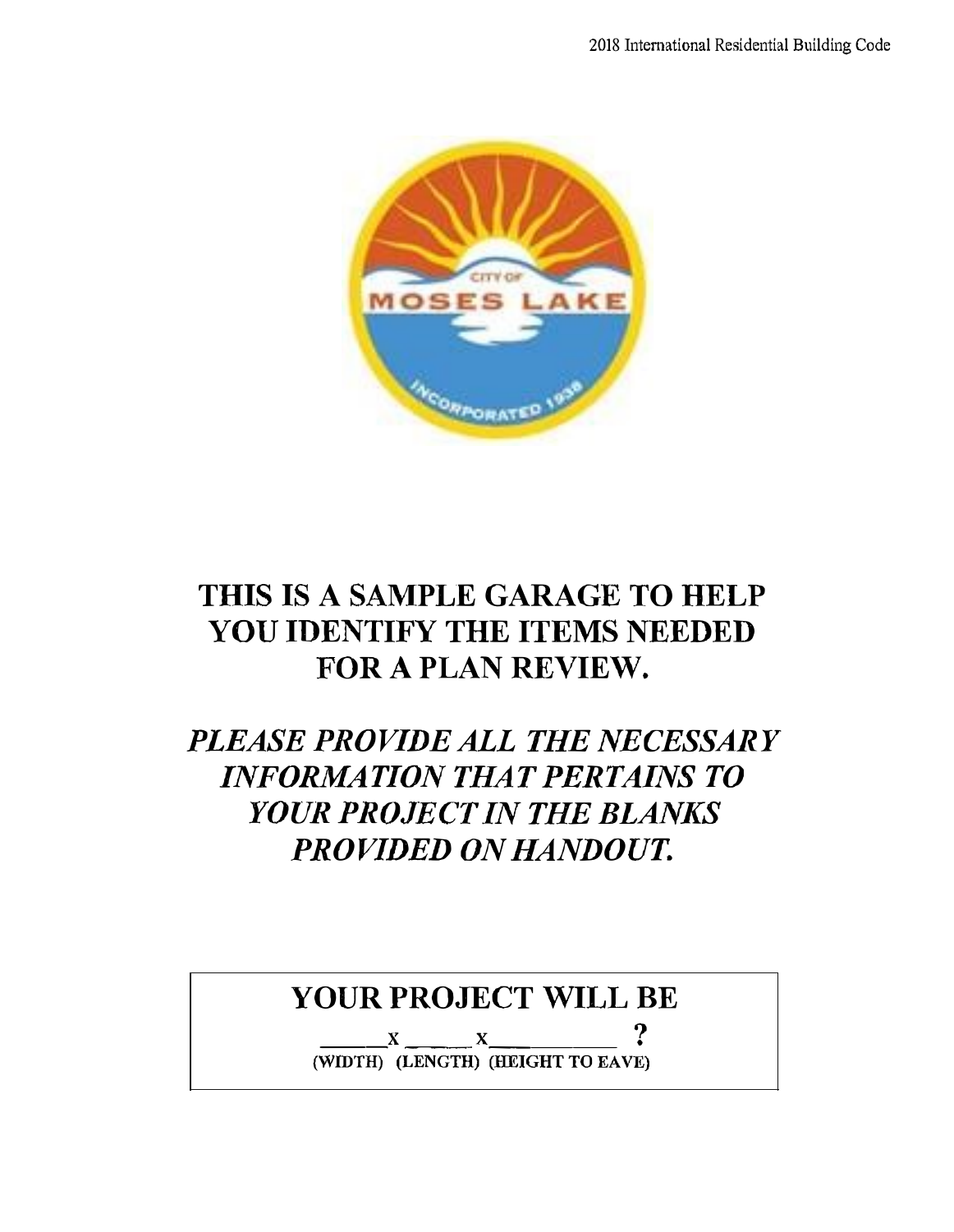

**2 Foot Minimum 2 Foot Minimum**

- **1. Give the width of the building**
- **2. Give the length of the building**
- **3. Give the height of the building**
- **4. Show the direction of the roof system**
- **5. Draw floor plan showing any interior rooms or plumbing**
- **6. Clearly indicate where bracing shall occur**
- **7. Show all window and door openings**